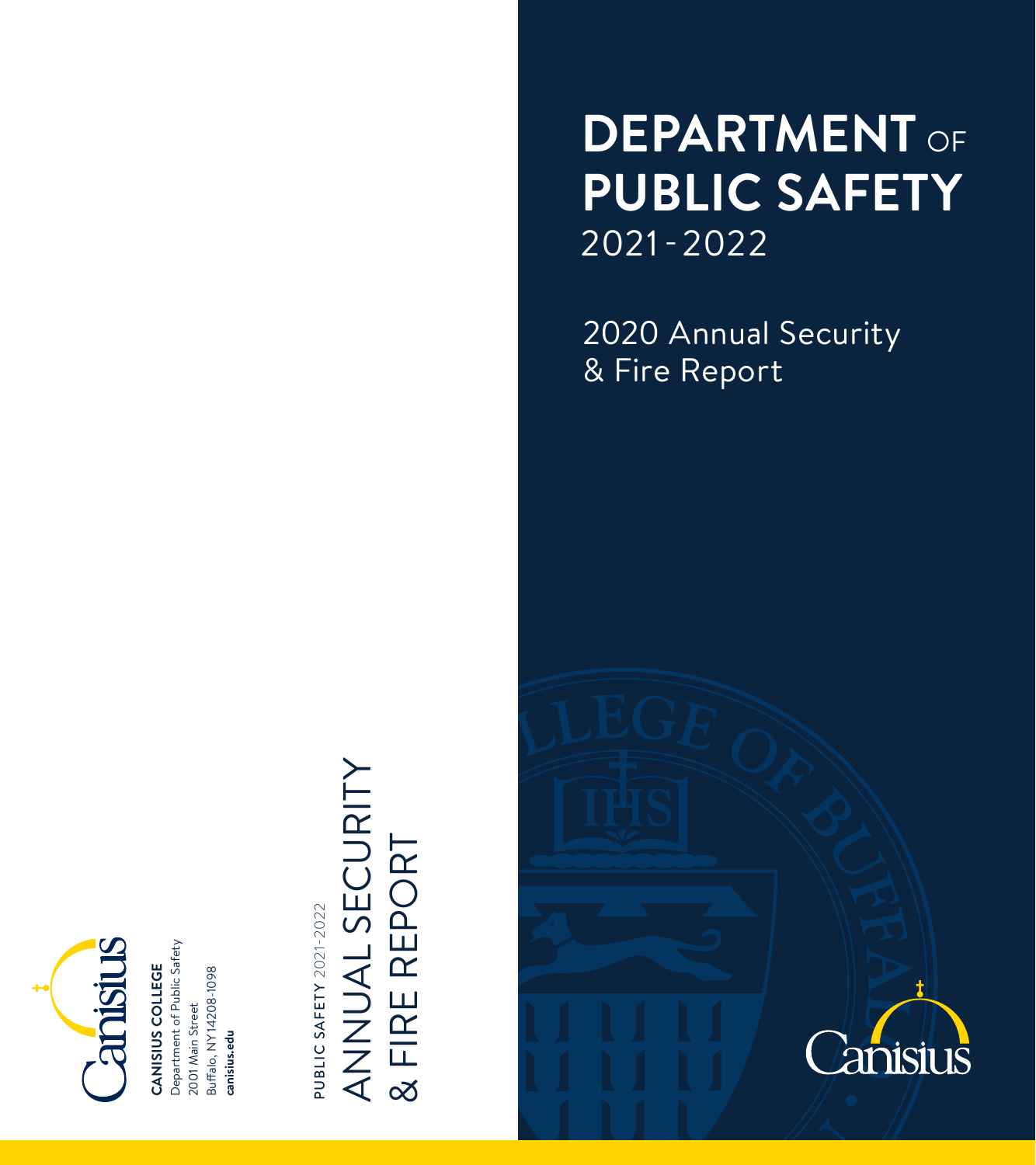

## MESSAGE FROM CHIEF KIMBERLY BEATY **DIRECTOR OF PUBLIC SAFETY**

On behalf of the Public Safety Staff, I would like to welcome you to the 2020 Canisius College Annual Security and Fire Report for 2018-2020. This annual report is made public pursuant to the Federal Student Right to Know and Campus Security Act, as well as the Violence Against Women Act and will assist you in understanding Public Safety matters here at Canisius College. The report is made possible through the collaborative work of the Student Affairs Division, the Academic Affairs Division and Creative Services. **Please Note:** The data reported for 2020 was impacted by the restrictions imposed by Covid-19 as well as recent changes to NYS laws.

The Public Safety Department's mission is to protect the educational environment of Canisius College and is accomplished through law enforcement activities that detect and deter crimes and other incidents that are detrimental to the well-being of our campus and surrounding community. Canisius College was the first private college in New York State to be granted peace officer authority for its Public Safety Department. Our officers are trained and equipped to respond to any serious incident that occurs on campus or in the campus area. Our department has committed to stronger relationships with the student body and surrounding community.

Officers have received a substantial amount of training in leadership, criminal investigations, critical incidents and sexual assault investigations, as well as state mandated training. Understanding the need for human equity, diversity and inclusion, our goal as a police department is to support social justice and police reform to better serve and accommodate the needs of our community. This year, our department will be committed to training through Blue Courage, LLC., a nationally recognized training program dedicated to developing the heart and mind of police officers as leaders and guardians of our community. Technology updates in our dispatch office and to the campus-wide security camera system as well as improved training for new officers have had a positive impact on the safety of the campus community. We share a deep concern for the safety and general wellbeing of the community that we serve - our students, faculty, staff, visitors and neighbors and are involved in our community through departmental and personal interactions. We support the goals of community policing and the mission of our department is accomplished through recognition of Jesuit values and Christianity.

We are committed to supporting our students in a healthy and safe learning environment. If you have any questions regarding this report or our department programs and policies, please do not hesitate to contact me or any member of our Public Safety supervisory staff.

#### **Chief Kimberly L. Beaty**

Director, Canisius College Department of Public Safety

## ANNUAL SECURITY REPORT

## THE DEPARTMENT OF PUBLIC SAFETY

The Department of Public Safety, located on the lower level of the Bosch Residence Hall provides around the clock protection and services to the campus community. The department is established to protect and serve the educational environment of Canisius College, defending the environment from the threat of physical harm, property damage and disruptive activity. Departmental objectives include: aiding in the enforcement of federal, state and local laws; preventing crime; educating the community that we serve, regulating noncriminal conduct and preserving peace.

Uniformed Public Safety officers and dispatchers are on duty 24 hours a day, seven days a week, 365 days a year. Officers' primary responsibilities include: patrolling the campus area on foot, on bicycles and in vehicles to provide emergency response, security services and assistance for requests involving the campus community.

Canisius College Public Safety officers are granted peace officer status according to New York Criminal Procedure Law Section 2.10(72), and have full powers of arrest when acting pursuant to their duties. Each officer receives basic law enforcement training which exceeds New York's requirements for peace officers. In addition, each officer receives annual and specialized training related to their position. The department is staffed by a director, patrol supervisors, officers, dispatchers, and support staff, which includes security and secretarial staff.

### SECURITY AWARENESS

As part of the college's educational mission, the Department of Public Safety, along with Student Life and other entities of the college provide opportunities for members of the campus community to learn how to be more aware of the area around them. This is accomplished through programs such as training sessions for Hall Directors, Resident Assistants and Orientation Leaders. Additionally, training is provided during new student orientation and faculty/staff are offered awareness programs such and R.A.I.N. and active shooter training.

## CRIME PREVENTION

As part of the college's educational mission, the Department of Public Safety teaches members of the campus community to reduce their chances of suffering from a violation of their person or property. To accomplish this, the department is staffed by several officers who are trained in crime prevention techniques. These officers conduct meetings, workshops and programs dedicated to the introduction and training of crime prevention methods and strategies. In addition, Canisius Public Safety collaborates with officers from police departments in the surrounding area.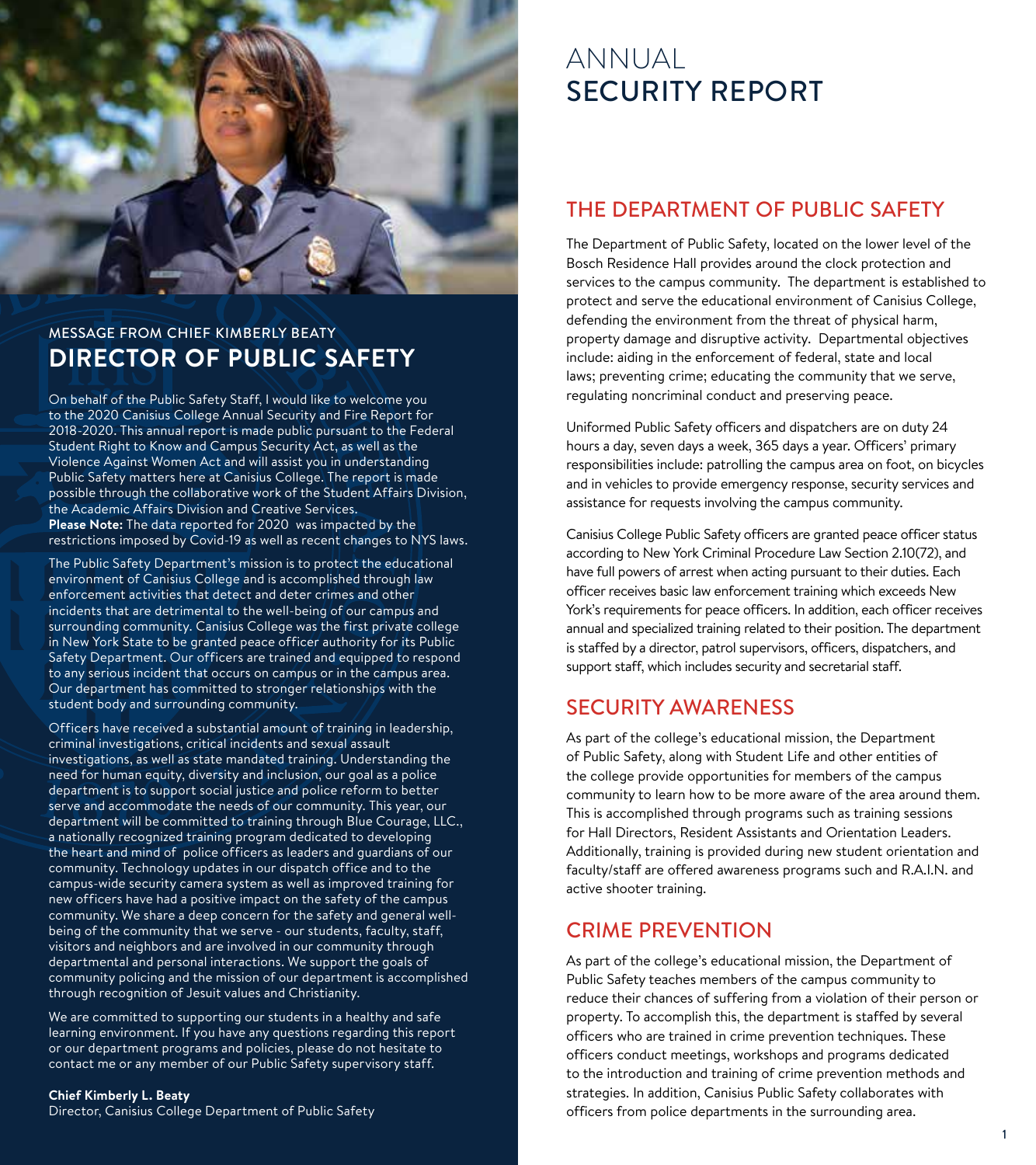The college's crime prevention program is based on the dual concepts of eliminating or minimizing criminal opportunities whenever possible and encouraging all members of the campus community to take an active role in providing a safe, secure campus.

The following is a partial listing of the college's crime prevention programs and security measures:

#### SHUTTLE BUS SERVICE

Shuttle Service provided by We Care Transportation is available during the Spring and Fall semesters. The hours are Monday - Friday 6:30 AM to 10:30 PM and Saturday - Sunday 12:00 PM-10:00 PM Public Safety will also provide transportation services on an "as needed" basis, after daily shuttle service ends for students and staff who request it.

#### CRIME PREVENTION PRESENTATIONS

Annual crime prevention and Public Safety presentations are made to campus groups such as freshmen, transfer students and parents at orientation, commuter students, international students, student athletes, student government, resident students, specific campus departments, recognized student organizations and staff groups.

#### RESIDENCE HALLS

Crime prevention presentations, accompanied by brochures, other printed material and videos are made available several times each semester to students residing on campus.

#### PRINTED CRIME PREVENTION MATERIALS

Printed crime prevention brochures and information related to personal and property security are distributed at crime prevention presentations and are available at various locations around campus.

#### ACCESS CONTROL SYSTEM

All residential facilities, computer labs and campus buildings are equipped with electronic access control devices. Access to these locations is only provided to students and staff members who possess a properly coded Canisius College identification card.

#### EMERGENCY TELEPHONES

Interior and exterior emergency telephones linked directly to the Department of Public Safety are located throughout the campus. Each of these telephones is answered by a Public Safety dispatcher.

#### ELECTRONIC ALARM SYSTEMS

A state-of-the-art intrusion and panic alarm system registers emergency situations with the Public Safety Office. Most collegeowned buildings on the campus area are monitored through this system.

#### CLOSED CIRCUIT TELEVISION

Exterior entrances of the dormitory-style residences and other areas of the campus are equipped with closed-circuit television cameras. These cameras, along with access alarms, help to deter unauthorized entry into the facility.

## REPORTING INCIDENTS

Public Safety strongly recommends that all crimes and emergency situations that occur on campus or in the campus area be reported to Public Safety at once. Canisius College initiates, supports, and encourages the investigation of crimes and incidents reported to Public Safety that have occurred on campus or in the campus area.

In addition, members of the college community may choose to report criminal activity to a Campus Security Authority or local law enforcement.

#### **Reporting Crimes to Public Safety**

To report crime incidents, call the Department of Public Safety at (716) 888-2330, or visit the Public Safety Office in the lower level of Bosch Residence Hall. Dispatchers are on duty 24 hours a day to take calls and dispatch Public Safety Officers to investigate.

In addition, a number of well-marked exterior blue-light telephones are located throughout the campus. Emergency phones are also located at the entrances to all dormitories. These can be used to report a criminal incident, fire or any other type of emergency.

To report crimes and incidents off-campus, please contact the law enforcement agency serving that area.

#### **Reporting Crimes to Campus Security Authorities**

While the college encourages members of the community to immediately report all crimes and other emergencies directly to Public Safety, it also recognizes that a person may prefer to file a report with other individuals or college offices. The Clery Act recognizes certain college officials and offices as "Campus Security Authorities" (CSA) and members of the college community may report any crime or emergency occurring on campus or at a college-sanctioned event to these individuals.

At Canisius, the following individuals have been designated as CSA's:

- Vice Presidents
- The Title IX Coordinator
- Deans, Department Chairs, Directors and Athletic Coaches
- Any employee in a supervisory or management role
- Any faculty member responsible for supervising any activities or programs that include direct contact with students outside of classroom (including faculty advisors to recognized student organizations)
- Public Safety personnel
- Any staff member whose primary job description includes providing academic advice to students
- Student Affairs staff

Each of these individuals are required and trained to report incidents of a Clery crime occurring on campus or at a college sanctioned event to Public Safety or the Title IX Coordinator for inclusion in the college's Annual Security and Fire Report.

#### **Reporting to Local Law Enforcement**

Members of the college community may also report any crime occurring on campus or at a college-sanctioned event or activity to the Buffalo Police Department, which can be reached by dialing 911 in an emergency.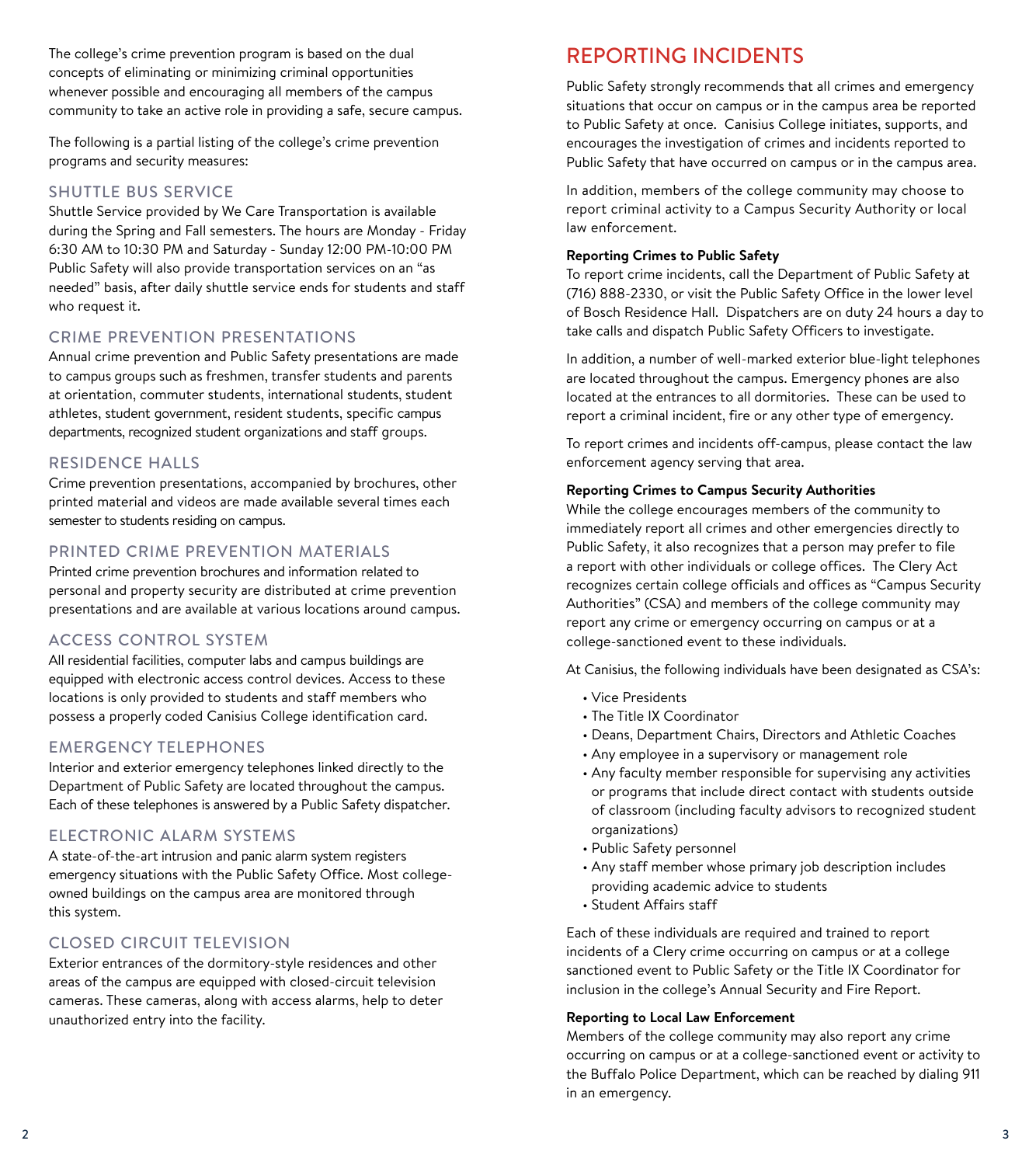#### **Reporting to Professional Counselors**

Canisius College students and employees who are victims of a crime may choose to discuss the incident with professionals who are mandated by law to protect the confidentiality of a disclosure. On campus, these professionals include the counselors at the Counseling Center Ext. 2620.

## INCIDENT INVESTIGATION

When a crime is reported to Public Safety, an officer will initiate a preliminary investigation. The complainant will be interviewed by the officer so basic information about the incident can be obtained. If it is determined that a crime has occurred, the officer will complete an incident report which outlines the incident and includes such information as the complainant's name and address, suspect information, witness information and other information pertinent to the investigation. If the case is not brought to a conclusion following a preliminary investigation, the incident report is forwarded to a Public Safety investigator for a follow-up investigation. In the event that a reported crime is a violent felony offense, the Buffalo Police Department will be notified pursuant to a formal agreement between both agencies.

Canisius College will, upon written request, disclose to the alleged victim of a crime of violence or a non-forcible sex offense, the results of any investigation and/or due process hearing conducted by the college against a student or employee who is the alleged perpetrator of the crime or offense. If the alleged victim is deceased as a result of the crime of violence or non-forcible sex offense, the college will provide the results of the disciplinary hearing to the victim's next of kin, if so requested.

## MISSING RESIDENTIAL STUDENTS

Any and all reports of missing residential students will be directed to the Department of Public Safety. (716-888-2330)

The Director of Public Safety/designee will contact the Senior Associate Dean of Students/designee. The Senior Associate Dean of Students will assemble the appropriate members of the Threat Assessment Team. An investigation will be initiated to determine the validity and credibility of the missing person report. The Threat Assessment Team will gather essential information about the student from the person making the report and any other relevant persons. The information to be obtained includes, but is not limited to, personal description, clothing last worn, locations where student may be, persons or witnesses who may have information, vehicle description, information of the physical and mental well-being of the student, up-to-date photograph, cell phone number, address, class schedule, etc. The appropriate member of the Threat Assessment Team will notify individual(s) identified as the missing person's emergency contact(s).

Notification of the Buffalo Police will be the responsibility of the Department of Public Safety after steps to locate the missing person are unsuccessful.

The Threat Assessment Team shall initiate a list of actions that they deem to be appropriate and in the best interest of the student.

The Senior Associate Dean of Students or designee will coordinate notification of the Vice President for Student Affairs and Public Relations.

## TIMELY REPORTING

Crimes that occur on campus or in the campus area, which are reported to Public Safety, are documented through an incident report. Public Safety routinely receives, solicits and documents pertinent campus related crime information from other law enforcement agencies. In addition, campus offices such as Student Life, Student Affairs, Business & Finance, and the President's Office provide statistical information regarding criminal offenses. Collectively the information is tabulated and included in the campus crime statistic section of the Annual Security Report. When Public Safety receives information about a serious criminal incident, such as those which appear in the crime statistics section, the incident is evaluated for its impact in the community.

Canisius College will issue a Timely Warning Notice in the event it receives notice of an alleged Clery Act crime (identified below) occurring on campus, on public property within or immediately adjacent to the college's campus, or in or on non-campus buildings or property controlled by the college, where the college determines, in its judgment, that the allegations present a serious or continuing threat to the Canisius College community.

Whether to issue a Timely Warning Notice is determined on a caseby-case basis for Clery Act reportable crimes which are: arson, criminal homicide, burglary, robbery, sex offenses, aggravated assault, motor vehicle theft, domestic violence, dating violence, stalking and hate crimes, as defined by the Clery Act.

Timely Warning Notices may also be issued for other crimes as determined necessary by Public Safety. An Emergency Notification will be issued when a significant emergency or dangerous situation poses an immediate threat to the health or safety of students of employees who are on campus. The college will document and retain the justification for determining whether to issue a Timely Warning Notice or an Emergency Notification for a seven-year period.

#### EMERGENCY RESPONSE EVACUATION

The appropriate response by the college to a specific emergency will depend on the relevant facts and circumstances. Emergency situations may consist of police, fire, medical, and environmental emergencies. Because of their fluid nature and the variety of possibilities associated with each type of emergency, it is difficult to define specific procedures for dealing with each emergency. When notified about an emergency, the Department of Public Safety will immediately respond to investigate. The primary goal of the initial response and investigation is to determine the nature of the emergency and take appropriate actions to safeguard human life, contain the emergency, and assist in determining emergency notification methods. Specific actions could consist of facilitating evacuations, building lockdowns, and a variety of general or tactical responses. Depending on the nature of the emergency,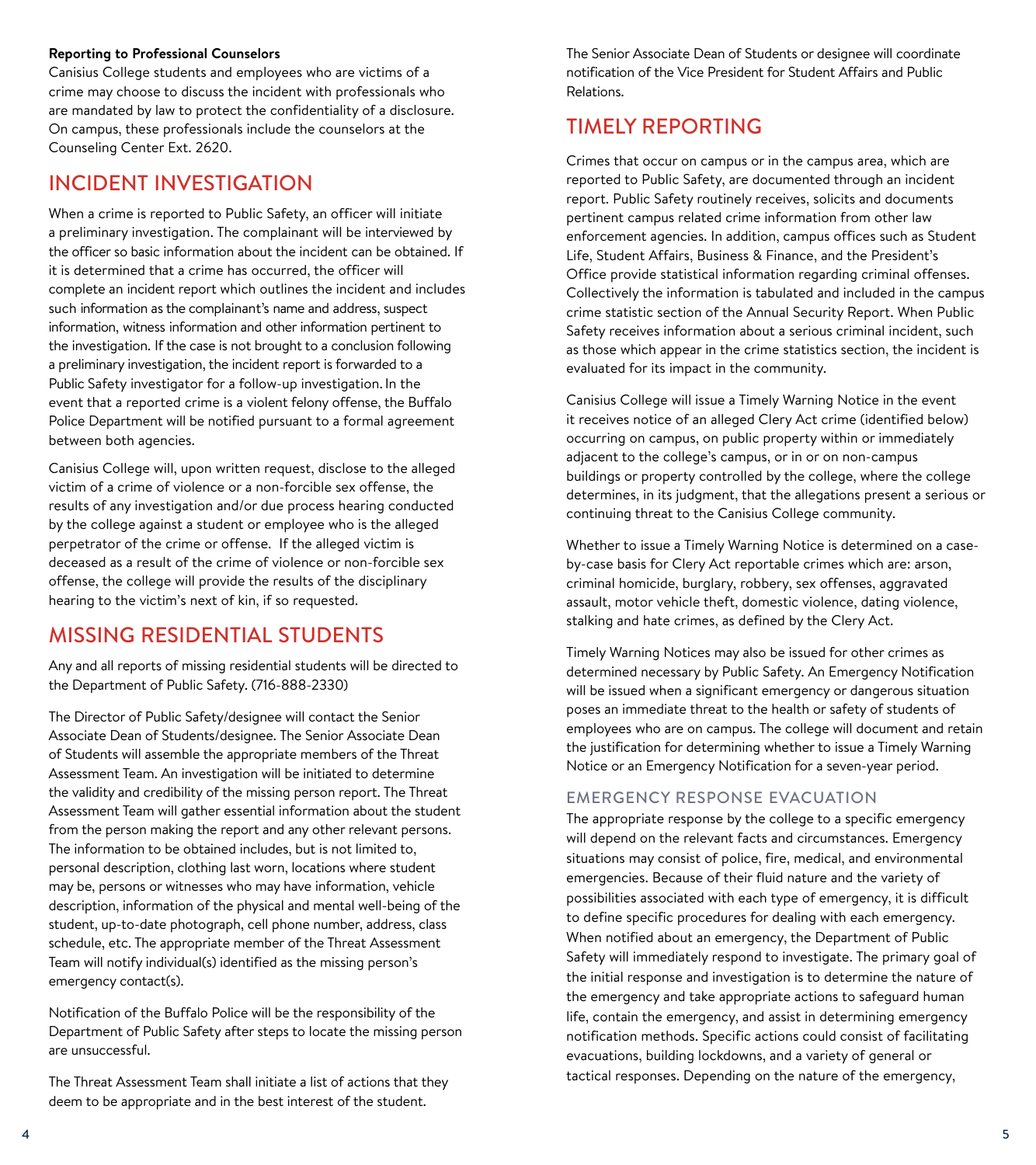other public emergency response agencies may be called to assist. Evacuation drills are coordinated jointly by the offices of Public Safety, Academic Affairs and Facilities Management and are held in conjunction with fire drills. Annually four fire drills are conducted in each residence facility and two in each academic and support building. The purpose of the evacuation drill is to evaluate the general evacuation process in each building and to identify and remedy deficiencies that arise as a result of the drill. In the days prior to the drills all members of the campus community are sent an email notification informing them about evacuation procedures and the upcoming drills. All members of the campus community are required to comply with evacuation policies and violations are noted and may be referred for follow up. The Canisius College Crisis Response Plan (CRP) is tested once per year during a disaster scenario tabletop exercise involving each official and/or department having a role or responsibility in the CRP.

#### CANISIUS ALERT SYSTEM

The Canisius Alert System is an emergency notification system that enables college officials to quickly notify the campus community in the event of a significant emergency. The notices can be automatically sent to the cellular telephones and residential telephones, e-mail accounts, and other communication devices that have been pre-selected by those members of the campus community who have registered to receive the emergency alerts. The system is tested twice annually.

#### CANISIUS EMERGENCY PUBLIC ALERTING SYSTEM

The Canisius Emergency Public Alerting System is a speaker system located inside buildings throughout the campus that enables certain college officials to broadcast real time or pre-recorded emergency voice announcements in the event of a significant developing emergency situation on campus or in the general campus area. Depending on the emergency the announcements can be sent to individual buildings, groups of buildings, or as a general announcement to all campus buildings. The system is tested tactically on an annual basis. The sound capability of the system is tested daily.

#### CANISIUS COLLEGE WEBSITE

The Canisius College website is used as a primary communication vehicle for the quick notification of emergency, college closings or class cancellations. Information for the website can be uploaded from remote locations to facilitate the quick dissemination of information. In the event of a campus crisis, a Campus Alert Homepage has been prepared to announce and chronicle events and provide support information to various audiences. If the college website is disabled because of a campus emergency, the college has made arrangements with a remote web service provider to publish an emergency homepage in order to maintain our web communication.

## POLICE COMMUNICATION

To assist in monitoring, reporting, and investigation of significant criminal incidents that have occurred on campus or in close proximity to the campus, the Buffalo Police Department and Canisius College Department of Public Safety have entered into a formal memorandum of understanding to report violent felonies and missing resident students to the other agency. In addition, Public Safety maintains a close working relationship with other local, state and federal enforcement agencies. Information and reports about significant incidents are routinely exchanged and joint investigations are often conducted.

## ACCESS TO CAMPUS FACILITIES

During regular business hours, Monday-Friday, most campus buildings are accessible to students, employees, alumni and visitors having legitimate business with the college. Arrangements for after-hours use of college facilities must be made with the specific department sanctioning the event requiring after-hours access. Public Safety does not allow unrestricted or unauthorized after-hours access without prior written notification from an appropriate college official. All residential facilities require swipe access 24/7.

## FACILITIES SECURITY

Public Safety officers routinely document and report physical safety and security hazards to Facilities Management when discovered by the officer or reported to Public Safety by another member of the campus community. This reporting procedure serves to expedite repair of environmental security deficiencies involving lighting, doors, windows and environmental security such as shrubbery. In addition, a number of Public Safety staff members serve on college committees that provide input into security considerations for new, renovated or existing campus facilities.

## SEXUAL VIOLENCE EDUCATION

All members of the Canisius College community are entitled to and responsible for maintaining an environment of civility that is free from disparagement, intimidation, harassment and violence of any kind, including sexual violence. All new undergraduate Canisius College students for 2021-2022 are required to complete an on-line sexual violence prevention training program through Everfi titled, "Sexual Assault Prevention for Undergraduates". The course will be implemented for continuing undergraduate and graduate students at the start of the Spring 2022 semester. The "Sexual Assault Prevention for Student Athletes" Everfi course was required for all returning student athletes at the start of the Fall 2021 semester. In addition, the Title IX Coordinator gives a presentation on sexual violence prevention for all new students during New Student Orientation. The Title IX Coordinator gives sexual violence prevention and consent presentations to all studentathletes, athletic staff, residence life staff, student leaders, student clubs and student organizations. The Sexual Violence Prevention Team at Canisius has created sexual violence prevention materials and presentations which are widely distributed to students. All first year and transfer students participate in a bystander intervention program, "Step-Up Griffs", during New Student Orientation. Other students participate in the bystander intervention program through presentations to clubs and organizations. All faculty and staff are required to complete the online New York State Sexual Harassment Prevention training each academic year. Newly hired faculty and staff are required to complete this same online training as part of their onboarding process at Canisius College.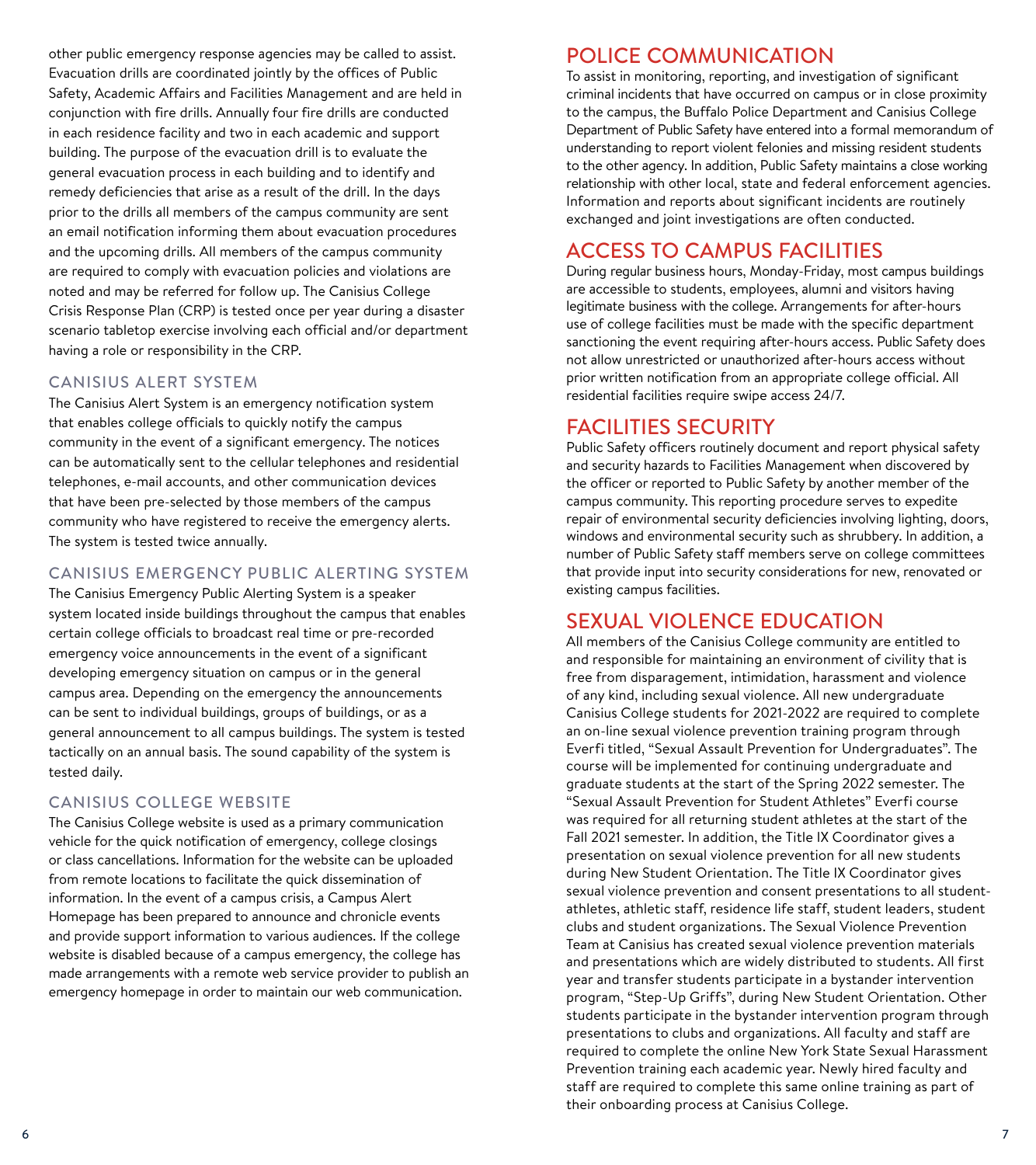#### SEXUAL VIOLENCE INCLUDES:

Sexual Assault can be defined as any type of sexual contact or behavior that occurs by force or without consent of the recipient of the unwanted sexual activity. Falling under the definition of sexual assault is sexual activity such as forced sexual intercourse, sodomy, child molesta tion, incest, fondling, and attempted rape. It includes sexual acts against people who are unable to consent either due to age or lack of capacity.

Domestic Violence can be defined as a pattern of abusive behavior that is used by an intimate partner to gain or maintain power and control over the other intimate partner. Domestic violence can be physical, sexual, emotional, economic, or psychological actions or threats of actions that influence another person. This includes any behaviors that intimidate, manipulate, humiliate, isolate, frighten, terrorize, coerce, threaten, blame, hurt, injure, or wound someone.

Dating Violence is defined as violence committed by a person who is or has been in a social relationship of a romantic or intimate nature with the victim; and where the existence of such a relationship shall be determined based on a consideration of the following factors: the length of the relationship; the type of relationship; the frequency of interaction between the persons involved in the relationship.

Stalking can be defined as a pattern of repeated and unwanted attention, harassment, contact, or any other course of conduct directed at a specific person that would cause a reasonable person to feel fear.

#### CONSENTING TO SEXUAL ACTIVITY

Affirmative consent is a knowing, voluntary, and mutual decision among all participants to engage in sexual activity. Consent can be given by words or actions, as long as those words or actions create clear permission regarding willingness to engage in the sexual activity. Silence or lack of resistance, in and of itself, does not demonstrate consent. The definition of consent does not vary based upon a participant's sex, sexual orientation, gender identity, or gender expression. While not required by state or federal law, Canisius strongly recommends that students ask for and receive verbal consent before engaging in sexual activity. In addition,

- **a**. Consent to any sexual act or prior consensual sexual activity between or with any party does not necessarily constitute consent to any other sexual act.
- **b.** Consent is required regardless of whether the person initiating the act is under the influence of drugs and/or alcohol.
- **c.** Consent may be initially given but withdrawn at any time.
- **d.** Consent cannot be given when a person is incapacitated, which occurs when an individual lacks the ability to knowingly choose to participate in sexual activity. Incapacitation may be caused by the lack of consciousness or being asleep, being involuntarily restrained, or if an individual otherwise cannot consent. Depending on the degree of intoxication, someone who is under the influence of alcohol, drugs, or other intoxicants may be incapacitated and therefore unable to consent.
- **e.** Consent cannot be given when it is the result of any coercion, intimidation, force, or threat of harm.

When consent is withdrawn or can no longer be given, sexual activity must stop.

8

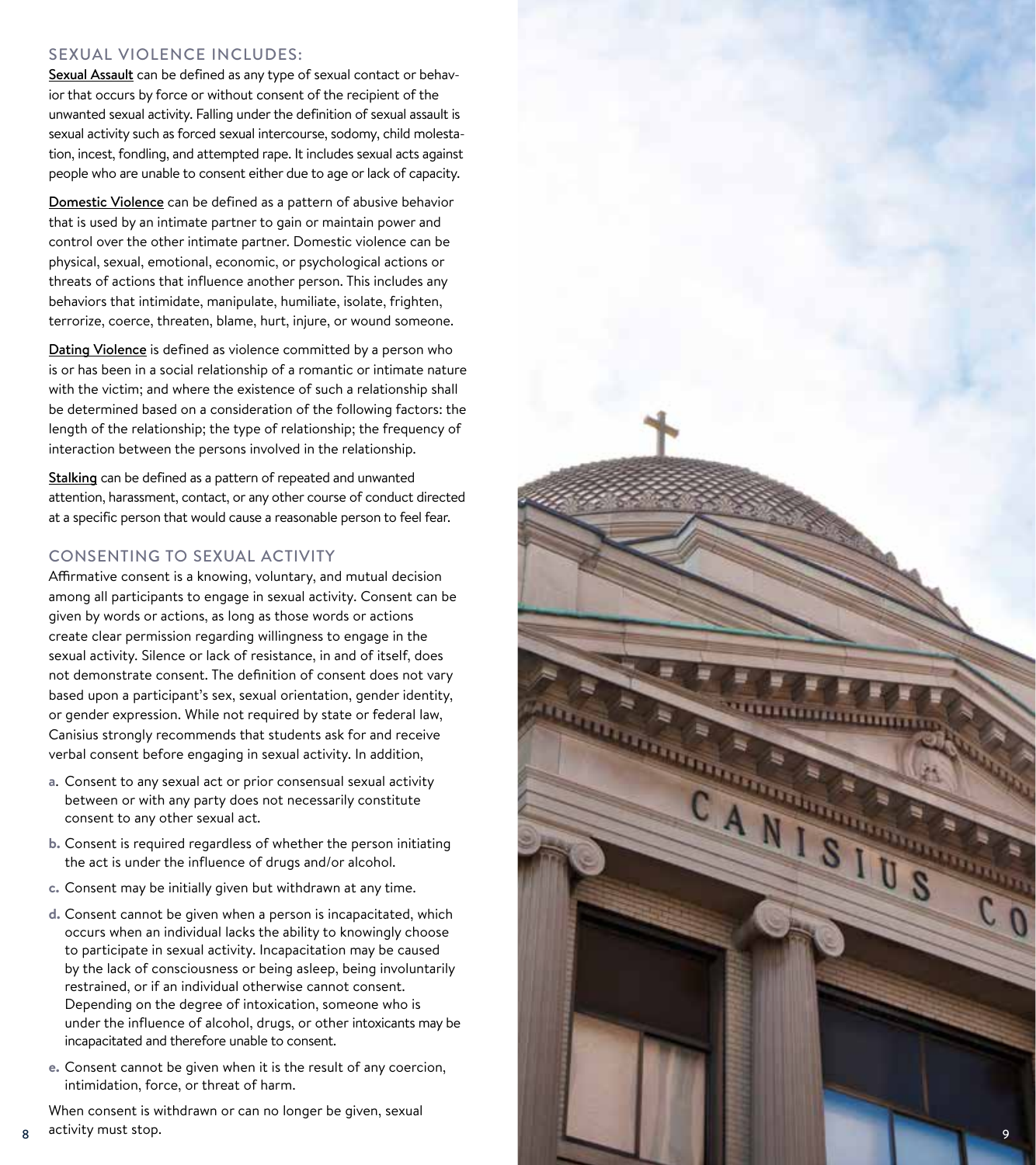## A VICTIM OF SEXUAL ASSAULT SHOULD:

#### 1. GET TO A SAFE PLACE AND CALL A TRUSTED FRIEND OR FAMILY MEMBER.

#### 2. GET MEDICAL ATTENTION IMMEDIATELY.

It is extremely important that the victim seeks immediate medical evaluation following a sexual assault. The best place for this evaluation is a hospital emergency room. In addition to treating any injuries, evaluating and treating for possible exposure to sexually transmitted diseases and pregnancy, the emergency room staff is expertly trained to collect valuable medical evidence. This evidence may be used in the event that the victim wishes to have the perpetrator prosecuted at a later time. Without this evidence, it is very difficult to get a conviction.

 Remember, do not drink, bathe, douche, brush teeth, change clothes or comb hair. It is only natural to want to do these things but doing so may destroy evidence. If changing clothes is necessary, all clothing worn during the assault should be placed in a paper bag and taken to the hospital. The victim may wish to have a friend or family member accompany her/him to the hospital or if the victim wishes, someone from the college can accompany him/her.

#### 3. SEEK SUPPORT.

Regardless of whether the assault is reported, it is often helpful to seek counseling for the traumatic experience. The Canisius College Counseling Center (716)888-2620 or Crisis Services (716)834-3131 can provide confidential support.

#### 4. DOCUMENT THE INCIDENT.

A victim should write down every detail about the incident including: who, what, when, where and how.

**•**If the police are to be involved and criminal charges are filed, this information is crucial.

#### 5. DECIDE HOW TO PROCEED.

The decision of whether or not to report the incident lies with the victim. The victim can choose to make a report to local law enforcement or Canisius College or both.

If the victim wishes to report the incident to local law enforcement, the Buffalo Police Department (911) or the New York State Police Hotline 1-866-SAFENYS should be contacted.

If the alleged perpetrator is a member of the Canisius College community and the victim would like to have the incident investigated and adjudicated by Canisius College officials, the victim should contact the Title IX Coordinator, Debbie Owens, (716)888- 3781, owens30@canisius.edu. The Title IX Coordinator will assign a Title IX investigator to investigate the incident and proceed with Community Standards procedures.

Whether the victim chooses the external or internal process, a college representative will be available to assist throughout the process and provide transportation to off campus sites.

#### STUDENT BILL OF RIGHTS – SEXUAL VIOLENCE

All students have the right to:

- 1. Make a report to local law enforcement and/or state police;
- 2. Have disclosures of domestic violence, dating violence, stalking, and sexual assault treated seriously;
- 3. Make a decision about whether or not to disclose a crime or violation and participate in the judicial or conduct process and/ or criminal justice process free from pressure by the institution;
- 4. Participate in a process that is fair, impartial, and provides adequate notice and a meaningful opportunity to be heard;
- 5. Be treated with dignity and to receive from the institution courteous, fair, and respectful health care and counseling services, where available;
- 6. Be free from any suggestion that the reporting individual is at fault when these crimes and violations are committed, or should have acted in a different manner to avoid such crimes or violations;
- 7. Describe the incident to as few institution representatives as practicable and not be required to unnecessarily repeat a description of the incident;
- 8. Be protected from retaliation by the institution, any student, the accused and/or the respondent, and/or their friends, family and acquaintances within the jurisdiction of the institution;
- 9. Access to at least one level of appeal of a determination;
- 10. Be accompanied by an advisor of choice who may assist and advise a reporting individual, accused, or respondent throughout the judicial or conduct process including during all meetings and hearings related to such process; and
- 11. Exercise civil rights and practice of religion without interference by the investigative, criminal justice, or judicial or conduct process of the institution.

#### ACCOMMODATIONS

Academic and living arrangements may be made to accommodate the victim's needs. For example, if the victim and the accused are in the same class or residence hall, arrangements may be made to separate the two.

#### REGISTERED SEX OFFENDER INFORMATION

The campus community can obtain up-to-date law enforcement agency information provided by the state of New York concerning registered sex offenders from the New York State Sex Offender Registry website at: www.criminaljustice.ny.gov/ SomsSUBDirectory/search\_index.jsp

#### MORE INFORMATION

The complete policy statement on sexual assault and information on preventing sexual assault is available in the following offices: Student Life, Student Affairs, Public Safety, Student Health and Counseling Center.

#### PRIVATE REPORTING OF SEXUAL VIOLENCE

If a bystander of an act of sexual violence (sexual assault, dating violence, domestic violence, stalking) on campus or in the campus area would like to report the incident while keeping the identity of the victim private, the Title IX Coordinator should be contacted at (716)888- 3781.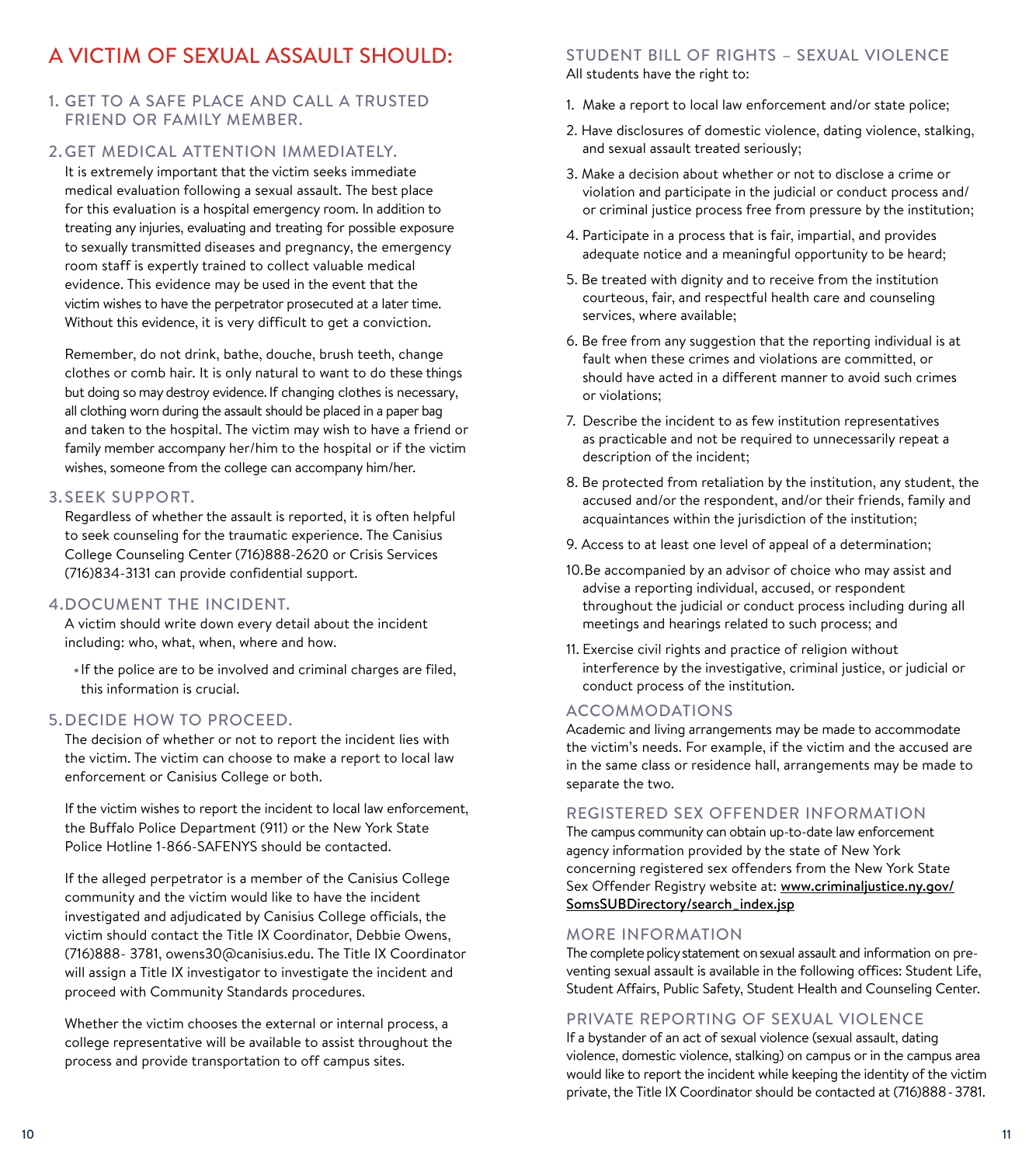If a Campus Security Authority wishes to report an incident of sexual violence, the Title IX Coordinator should be contacted. The Title IX Coordinator will take steps to keep the victim's identity private. If the Title IX Coordinator determines that the circumstances of the crime pose a danger to the campus community, she will communicate with Public Safety or local police.

#### CONFIDENTIAL REPORTING OF SEXUAL VIOLENCE

If the victim or bystander of an act of sexual violence wishes to receive confidential support from Canisius College staff, the Canisius College Counseling Center should be contacted at (716) 888-2620 during regular business hours. Outside of regular business hours a victim or bystander can call Public Safety (716) 888-2330 to request a response from the Counselor on-call. The victim or bystander can give Public Safety a contact number without revealing any additional information and Public Safety will contact the Counselor on-call and the counselor will call the contact number given. If a victim or bystander of an act of sexual violence wishes to receive confidential support from someone outside Canisius College, Crisis Services may be contacted 24/7 at (716) 834-3131.

#### ORDERS OF PROTECTION

The College acknowledges the validity of, and will take appropriate legal and internal judicial action in regard to, all Orders of Protection, "no contact orders" and restraining orders that are issued by a criminal, civil or tribal court or by the college.

#### OTHER INFORMATION FOR VICTIMS

The policies that Canisius College abides by when investigating reported incidents, including the protection of victims and their identity, as well as possible actions the college may exercise when dealing with the accused, are found in more depth at **www.canisius.edu/title-ixcoordinator** 

## RESIDENCE FACILITIES

The Canisius College residence community presently houses nearly 1,200 students in varied accommodations, ranging from a two-person traditional style room to fully furnished apartments and townhouses. Services and programs intended to enhance the quality of life and to assure the security and safety of the resident student body are important to the Office of Student Life. All residence halls are equipped with a state-of-the-art swipe card access system. General access is available only to residents of those buildings. Guests may call residents to gain access. All facilities are served by hall directors and resident assistants. At least one professional staff member is on duty at all times, 24 hours a day, seven days a week.

The varied types of housing available, the policies and procedures for housing assignments, building and roommate selection, and guest access are described more thoroughly by accessing **canisius.edu/student-experience**. Security and safety policies and procedures, especially regarding locking individual rooms, building entrances and related precautions are discussed with residents in crime prevention seminars, routine floor meetings and in printed materials posted and distributed by the staff. During holidays and other periods in the academic year when classes are not in session, some or all of the residence facilities are closed. Those few students authorized to live on campus during that time are registered with the Office of Student Life and Department of Public Safety due to decreased staffing levels.

## DRUG & ALCOHOL POLICY

The College complies with and enforces federal, state and local laws and college regulations that regulate the possession, use and sale of alcoholic beverages and controlled substances. The following represents the drug and alcohol policies of Canisius College.

On the College's premises or at college-sponsored activities, the following are prohibited:

- Distribution, possession or use of any illegal drug or controlled substance or drug paraphernalia;
- Providing alcoholic beverages to individuals under 21 years of age or possession of alcoholic beverages by individuals under 21 years of age;
- Illegal possession of an open container of an alcoholic beverage, public intoxication and driving while intoxicated.

The Counseling Center and Student Health Center provide assessment and assistance to students. Educational programs addressing alcohol and drug-related issues are co-sponsored by the offices of Student Life, the Department of Public Safety, the Counseling Center, the Student Health Center and several recognized student organizations. For more information regarding drug and alcohol policies and programs consult the Canisius College Drug and Alcohol Policy in the Student Handbook.

Additionally, a copy of President Hurley's letter to the Canisius community regarding substance abuse and how to obtain help can be found at **canisius.edu/sites/default/files/%2A/16-17\_drug-free\_ schools\_and\_communities\_act.pdf**

## WEAPONS POSSESSION

The unauthorized possession, use or sale of firearms, airsoft guns, airguns, paintball guns, ammunition, fireworks, explosives or any lethal weapon or dangerous instrument, is strictly forbidden on campus and subject to college discipline as well as criminal charges. Approval for possession and use of firearms is limited to specific situations such as Reserve Officers Training Corps (ROTC) supervised activities, Canisius Public Safety officers engaged in their official duties and commissioned law enforcement officers engaged in their official duties. All other possession or use of a weapon must be authorized in writing by the Canisius College Director of Public Safety.

#### LETHAL WEAPONS & DANGEROUS INSTRUMENTS

are defined as firearms, airsoft guns, air guns, paintball guns, ammunition, fireworks, explosives, or thing which, in the manner it is used, is intended to be used or threatened to be used, is known to be capable of producing death or serious bodily injury. Examples of lethal weapons and dangerous instruments include but are not limited to: firearms of any description, paintball, carbon dioxide and spring propelled guns, swords, dirks, knives, brass knuckles, blackjacks, bow and arrows or crossbows or other devices designed or intended to propel a missile of any kind, stun guns, stun batons, tasers or other electronic or electric weapons, fireworks, bombs, and other explosive devices that may be implemented for the infliction of serious bodily injury, and any other instrument deemed to be a weapon. This list is not intended to describe all possible weapons; final determination is at the discretion of the college.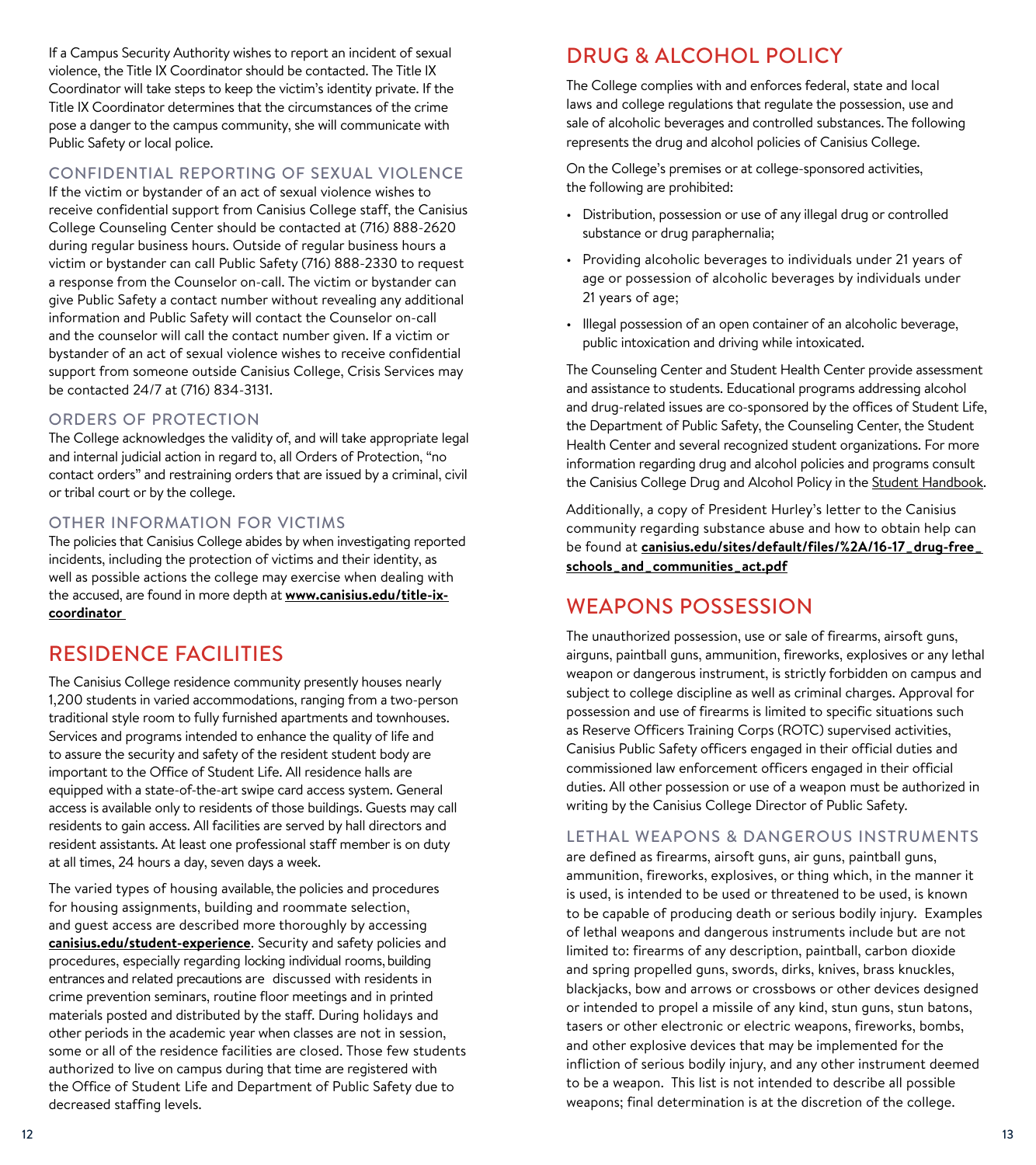## CAMPUS CRIME STATISTICS

2018-2020

|                                   | <b>CAMPUS</b>  |                |      | <b>CAMPUS RESIDENTIAL</b><br><b>FACILITY*</b> |                |                | <b>PUBLIC</b><br><b>PROPERTY</b> |                |          | <b>NON-CAMPUS**</b> |                |      |
|-----------------------------------|----------------|----------------|------|-----------------------------------------------|----------------|----------------|----------------------------------|----------------|----------|---------------------|----------------|------|
| <b>OFFENSE</b>                    | 2020           | 2019           | 2018 | 2020 2019                                     |                | 2018           | 2020                             | 2019           | 2018     | 2020                | 2019           | 2018 |
| Murder/non-negligent manslaughter | $\Omega$       | $\Omega$       | 0    | $\Omega$                                      | 0              | $\Omega$       | $\Omega$                         | $\Omega$       | 0        | $\Omega$            | 0              | 1    |
| Rape                              | 0              | $\overline{0}$ | 0    | $\Omega$                                      | 0              | 0              | $\mathbf 0$                      | $\mathbf 0$    | 0        | $\Omega$            | $\mathbf 0$    | 0    |
| Fondling                          | 0              | 1              | 2    | $\Omega$                                      | 1              | $\overline{2}$ | 0                                | $\Omega$       | 0        | 0                   | 0              | 1    |
| Incest                            | 0              | 0              | 0    | 0                                             | 0              | $\Omega$       | $\Omega$                         | $\overline{0}$ | $\Omega$ | $\Omega$            | 0              | 0    |
| <b>Statutory Rape</b>             | 0              | $\Omega$       | 0    | $\Omega$                                      | 0              | $\Omega$       | $\Omega$                         | $\Omega$       | 0        | $\Omega$            | 0              | 0    |
| Robbery                           | 0              | 1              | 0    | 0                                             | $\mathbf{1}$   | O              | 1                                | $\Omega$       | 1        | 0                   | $\Omega$       | 0    |
| <b>Aggravated Assault</b>         | 0              | 0              | 0    | 0                                             | 0              | $\Omega$       | 0                                | $\mathbf 0$    | 0        | $\Omega$            | 0              | 3    |
| <b>Burglary</b>                   | 2              | 2              | 4    | 2                                             | 0              | 1              | 0                                | $\Omega$       | 0        | $\Omega$            | 0              | 6    |
| <b>Motor Vehicle Theft</b>        | 0              | 0              | 0    | $\Omega$                                      | 0              | $\Omega$       | $\Omega$                         | $\mathbf 0$    | $\Omega$ | $\Omega$            | 0              | 0    |
| <b>Negligent Manslaughter</b>     | 0              | $\Omega$       | 0    | $\Omega$                                      | 0              | $\Omega$       | $\Omega$                         | $\Omega$       | 0        | $\Omega$            | 0              | 0    |
| Arson                             | 0              | 0              | 0    | $\Omega$                                      | 0              | $\Omega$       | $\Omega$                         | $\overline{0}$ | 0        | $\Omega$            | $\overline{0}$ | 0    |
| <b>VAWA</b>                       | 2020           | 2019           | 2018 | 2020 2019                                     |                | 2018           | 2020                             | 2019           | 2018     | 2020                | 2019           | 2018 |
| + Domestic Violence               | 1              | $\overline{0}$ | 2    | 1                                             | 0              | $\Omega$       | $\Omega$                         | $\mathbf 0$    | 1        | $\Omega$            | 0              | 0    |
| + Dating Violence                 | 0              | 4              | 3    | $\Omega$                                      | $\overline{4}$ | 2              | 0                                | $\Omega$       | 0        | $\Omega$            | $\Omega$       | 0    |
| + Stalking                        | $\overline{2}$ | 0              | 4    | 0                                             | 0              | 3              | 0                                | $\mathbf 0$    | 0        | $\Omega$            | $\mathbf 0$    | 0    |
| <b>ARRESTS</b>                    | 2020           | 2019           | 2018 | 2020 2019                                     |                | 2018           | 2020                             | 2019           | 2018     | 2020                | 2019           | 2018 |
| <b>Weapons Possession</b>         | 0              | $\Omega$       | 0    | $\Omega$                                      | 0              | $\Omega$       | $\Omega$                         | $\Omega$       | 0        | $\Omega$            | 0              | 0    |
| <b>Drug Related Violation</b>     | 0              | $\mathbf{1}$   | 0    | $\Omega$                                      | $\mathbf{1}$   | $\Omega$       | 1                                | $\Omega$       | 0        | $\Omega$            | $\Omega$       | 1    |
| <b>Liquor Law Violation</b>       | $\Omega$       | 0              | 0    | $\Omega$                                      | 0              | $\Omega$       | $\Omega$                         | $\Omega$       | $\Omega$ | $\Omega$            | 0              | 0    |
| <b>DISCIPLINARY REFERRALS</b>     | 2020           | 2019           | 2018 | 2020 2019                                     |                | 2018           | 2020                             | 2019           | 2018     | 2020                | 2019           | 2018 |
| <b>Weapons Possession</b>         | 0              | $\Omega$       | 0    | $\Omega$                                      | 0              | $\Omega$       | $\mathbf 0$                      | 0              | 0        | $\Omega$            | 0              | 0    |
| <b>Drug Related Violation</b>     | 14             | 30             | 14   | 14                                            | 29             | 13             | 0                                | 0              | 1        | 0                   | $\mathbf 0$    | 0    |
| <b>Liquor Law Violation</b>       | 27             | 41             | 43   | 25                                            | 38             | 39             | $\Omega$                         | $\overline{0}$ | 0        | $\Omega$            | $\Omega$       | 0    |
|                                   |                |                |      |                                               |                |                |                                  |                |          |                     |                |      |

**HATE CRIMES**

There were no reported hate crimes for the years 2018, 2019 or 2020

\* Crimes reported in the residential facility column are also included in the on-campus category.

+ Categories: Domestic Violence, Dating Violence, and Stalking were categories added to the 2019 Annual Report under the Violence Against Women Act (VAWA).

\*\* Non-campus interpretation by the Department of Education for 2020. Report includes locations where students spent two or more nights during 2020. To be reportable, these incidents need only to have occurred at an address during the time Canisius was 'under contract' for a part of that location.

## LOCATION DEFINITIONS

ON CAMPUS: Building or property owned or controlled by the institution within the same reasonably contiguous geographic area of the institution and used in direct support of the educational purposes (such as academic buildings, parking areas and residential property).

CAMPUS RESIDENTIAL FACILITY: Building owned or controlled by the institution and used as a residential facility for students on campus.

**A map outlining the Public Safety Patrol area can be viewed in the Public Safety Office.**

PUBLIC PROPERTY: Public property that is near or adjacent to a facility owned or controlled by the institution, such as sidewalks, streets and public parking facilities.

NON-CAMPUS BUILDING OR PROPERTY: Any building or property owned or controlled by a student organization that is officially recognized by the institution; or any building or property owned or controlled by an institution that is used in direct support of, or in relation to, the institution's educational purposes, is frequently used by students, and is not within the same reasonably contiguous geographic area of the institution.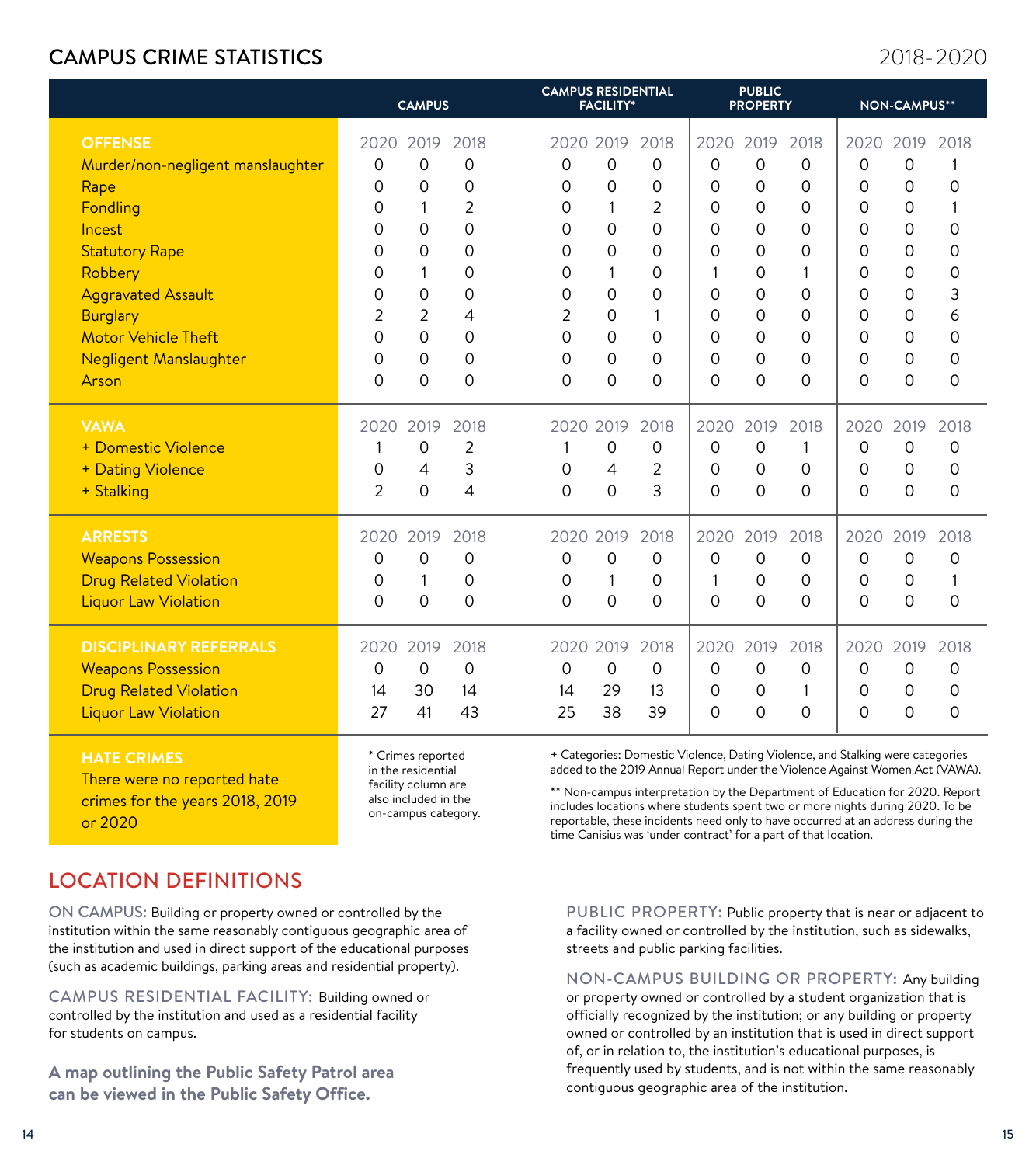## STUDENT HOUSING FIRE STATISTICS

**CANISIUS COLLEGE**

|                                                                               | BOSCH RESIDENCE HALL | DELAVAN TOWN HOUSES    | DUGAN HALI | FRISCH RESIDENCE HALL | VILLAGE      |
|-------------------------------------------------------------------------------|----------------------|------------------------|------------|-----------------------|--------------|
| <b>TOTAL FIRES IN EACH BUILDING</b>                                           | 0                    | 1                      | 0          | $\mathbf{0}$          | $\mathbf{0}$ |
| <b>FIRE NUMBER</b>                                                            | 0                    | 1                      | 1          | 0                     | 0            |
| <b>DATE</b>                                                                   | N/A                  | 9/5/20<br>12/8/20      | 2/26/18    | 3/14/20               | N/A          |
| <b>TIME</b>                                                                   | N/A                  | 21:50<br>18:40         | 20:44      | 21:44                 | N/A          |
| <b>CAUSE OF FIRE</b>                                                          | N/A                  | <b>UNT</b>             | <b>UNT</b> | <b>UNT</b>            | N/A          |
| <b>NUMBER OF INJURIES REQUIRING</b><br><b>TREATMENT AT A MEDICAL FACILITY</b> | N/A                  | $\Omega$               | $\Omega$   | $\mathbf{0}$          | N/A          |
| <b>NUMBER OF DEATHS</b><br><b>RELATED TO A FIRE</b>                           | N/A                  | $\mathbf{0}$           | 0          | $\mathbf{0}$          | N/A          |
| <b>VALUE OF PROPERTY</b><br><b>DAMAGE CAUSED BY FIRE</b>                      | N/A                  | \$0-99                 | \$0-99     | \$0-99                | N/A          |
| <b>CASE NUMBER</b>                                                            | N/A                  | 20-012745<br>20-017704 | 18-003449  | 20-004566             | N/A          |

**UNT** : UNINTENTIONAL **INT** : INTENTIONAL

## STUDENT HOUSING FIRE SAFETY SYSTEMS

| <b>CANISIUS COLLEGE</b>                                                |                      |                     |            |                       |                |
|------------------------------------------------------------------------|----------------------|---------------------|------------|-----------------------|----------------|
|                                                                        | BOSCH RESIDENCE HALL | DELAVAN TOWN HOUSES | DUGAN HALL | FRISCH RESIDENCE HALL | VILLAGE        |
| <b>FIRE ALARM MONITORING</b><br><b>DONE ON SITE (BY CCPS)</b>          | χ                    | χ                   | X          | χ                     | Χ              |
| <b>PARTIAL 1 SPRINKLER SYSTEM</b>                                      | N/A                  | N/A                 | N/A        | N/A                   | N/A            |
| <b>FULL 2 SPRINKLER SYSTEM</b>                                         | χ                    | χ                   | χ          | χ                     | <b>NONE</b>    |
| <b>SMOKE DETECTION</b>                                                 | X                    | χ                   | X          | χ                     | X              |
| <b>FIRE EXTINGUISHER DEVICES</b>                                       | X                    | χ                   | X          | χ                     | X              |
| <b>EVACUATION ON PLANS/PLACARDS</b>                                    | NO                   | N <sub>O</sub>      | NO         | N <sub>O</sub>        | N <sub>O</sub> |
| <b>NUMBER OF EVACUATION (FIRE)</b><br><b>DRILLS EACH ACADEMIC YEAR</b> | 4                    | 4                   | 4          | 4                     | 4              |

**1:** Partial Sprinkler System is defined as having sprinklers in the common areas only.

**2:** Full Sprinkler System is defined as having sprinklers in both the common areas and individual rooms.













16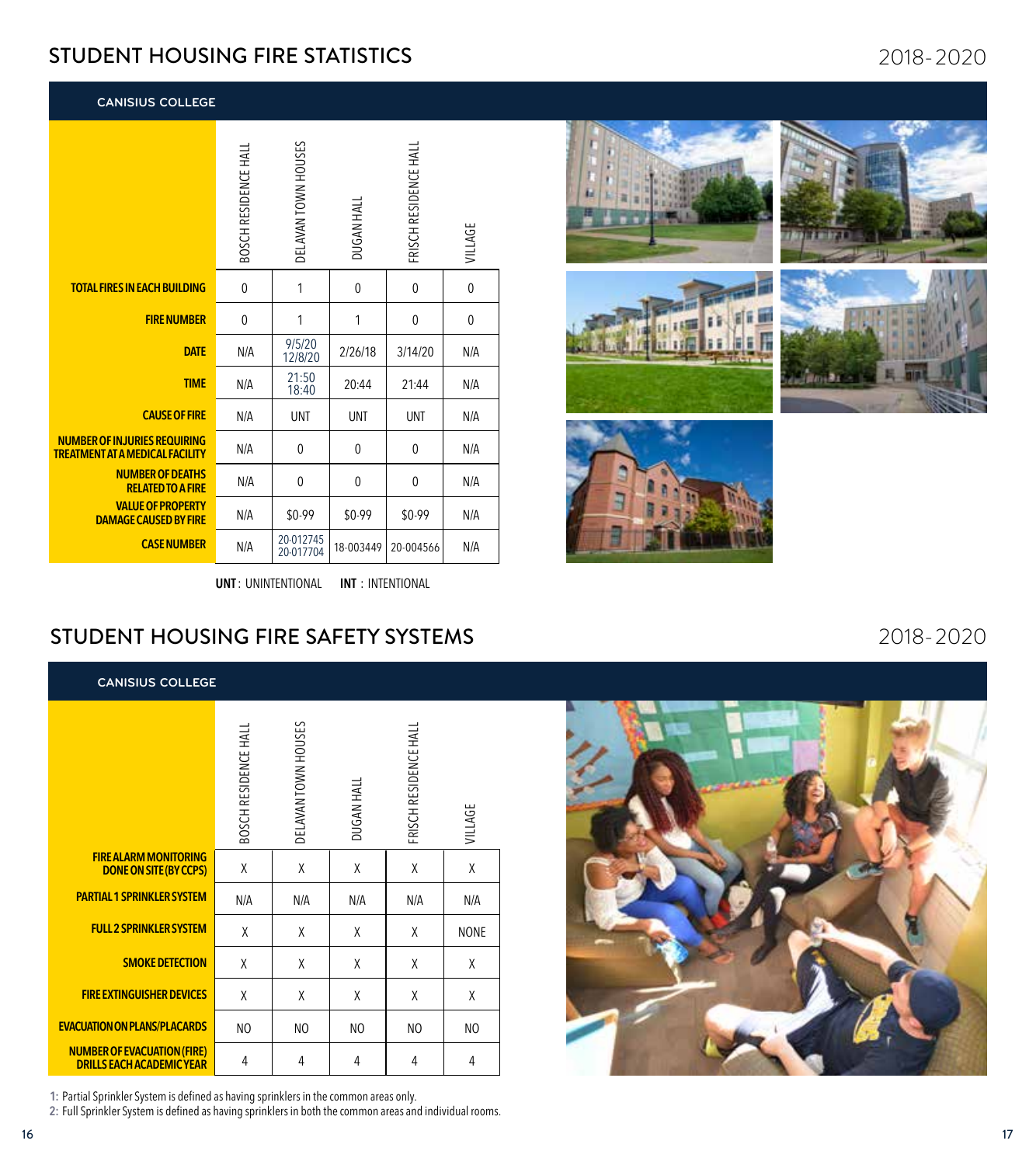## ANNUAL FIRE REPORT

## RESTRICTED STUDENT HOUSING APPLIANCES & ITEMS

College fire, safety and sanitation regulations prohibit the use of all dangerous appliances in student rooms. The following are expressly forbidden:

- **•** Open coil heaters **•** Rotisseries
- **•** Air conditioners **•** Hot plates
- **•** Satellite dishes **•** Stoves
- **•** Halogen lamps **•** Frying appliance
- 
- 
- **•** Deep-fat fryers
- 
- 
- 
- 
- 
- Woks **Any type of open flame devices**
- **•** Immersion coils **•** Any type of exposed burner

Any student causing a fire in or about college housing facilities is subject to restitution and disciplinary action, to include but not limited to suspension from housing or expulsion from the college.

#### ALLOWED FOR CAUTIOUS & LIMITED USE ARE:

- **•** Hot pots **•** Radios
- **•** Toaster-type closed **•** TVs ovens and crock-pots **•** DVD players
- **•** Electric skillets and fry **•** Stereos pans may be used only **•** Hair dryers in the kitchen area **•** Curlers, or curling irons
- **•** Microwaves **•** Coffee makers
- **•** Electric blankets **•** Popcorn poppers
	-

NOTE: Any appliance used must bear UL LISTED certification

#### CHRISTMAS TREES/FLAMMABLE DECORATIONS

Christmas trees are not allowed in the residence halls. Only small live plants are allowed in student rooms. During the Christmas season and throughout the year, only fire resistant decorations are allowed. Flammable decorations are not permitted in the residence halls. In addition, decorative electric lights of any kind are not permitted in residence halls.

#### CANDLES/INCENSE

Because of fire safety concerns in college owned housing, Canisius College has banned the use of all types of candles and incense. If these items are found during inspections, the Office of Student Life reserves the right to cut wicks off candles or confiscate and return the items to students at a later date.

#### REFRIGERATORS & OTHER ALLOWABLE APPLIANCES

Refrigerators must be compact, (4.5 cubic feet or less and outside dimensions no larger than 25" x 25" x 25", unless approved by the Office of Student Life), rating of 3 amps per hour or less and be in safe electrical condition. For proper ventilation and sanitation, refrigerators should be placed on a stand. Placing them in closets does not allow for proper ventilation. Personal refrigerators must be inspected by the Student Life staff.

#### **LIGHTS**

Rope lights, string lights, and holiday lights are prohibited in college housing.

#### EXTENSION CORDS

Extension cords are prohibited in all college housing. However, power strips may be used.

#### USE OF PERMITTED APPLIANCES/INSPECTIONS

Even those appliances permitted in student rooms demand the user to exercise reasonable precautions. It is important to unplug appliances when they are not in use since even items with thermostatic controls may prove defective. All appliances must be used in a manner prescribed by their manufacturers. Use of a noncombustible pad of adequate size is required underneath the appliances to protect the room furnishings and to prevent fires. Damage or injury resulting from the use of any appliance not provided by the Office of Student Life shall be the responsibility of the user and/or owner. NOTE: Any appliance used is required to bear UL Listing Certification.

#### FIRE SAFETY INSPECTIONS

Fire safety inspections are conducted by a NYS Fire Inspector, Facilities Management, and Student Life staff. Student Life staff will request the correction of any safety violations. A resident's failure to remove dangerous or prohibited items when requested to do so by Student Life may lead to confiscation of the item or the student's removal from housing.

#### SMOKING POLICY

Canisius College is a smoke-free campus. Smoking is prohibited in all indoor and outdoor areas on campus.

## FIRE SAFETY EDUCATION & TRAINING

#### STUDENT HOUSING

Student Life staff are trained annually on fire extinguisher use, smoke/fire detection systems, and important procedures in the event of an actual fire. In addition, Student Life staff addresses fire safety issues with resident students annually at floor meetings. When a student is identified as accidently setting off a residential fire system, Student Life staff addresses fire safety issues during a follow up meeting with the student. Student Life also provides a media campaign in the residence facility common areas which promote fire safety.

#### STAFF & FACULTY

Information about fire drill procedures are distributed campus-wide in conjunction with each fire drill. Additionally the Office of Accessibility Support Services provides on-line evacuation procedures and guidelines pertinent to evacuating persons with special needs.